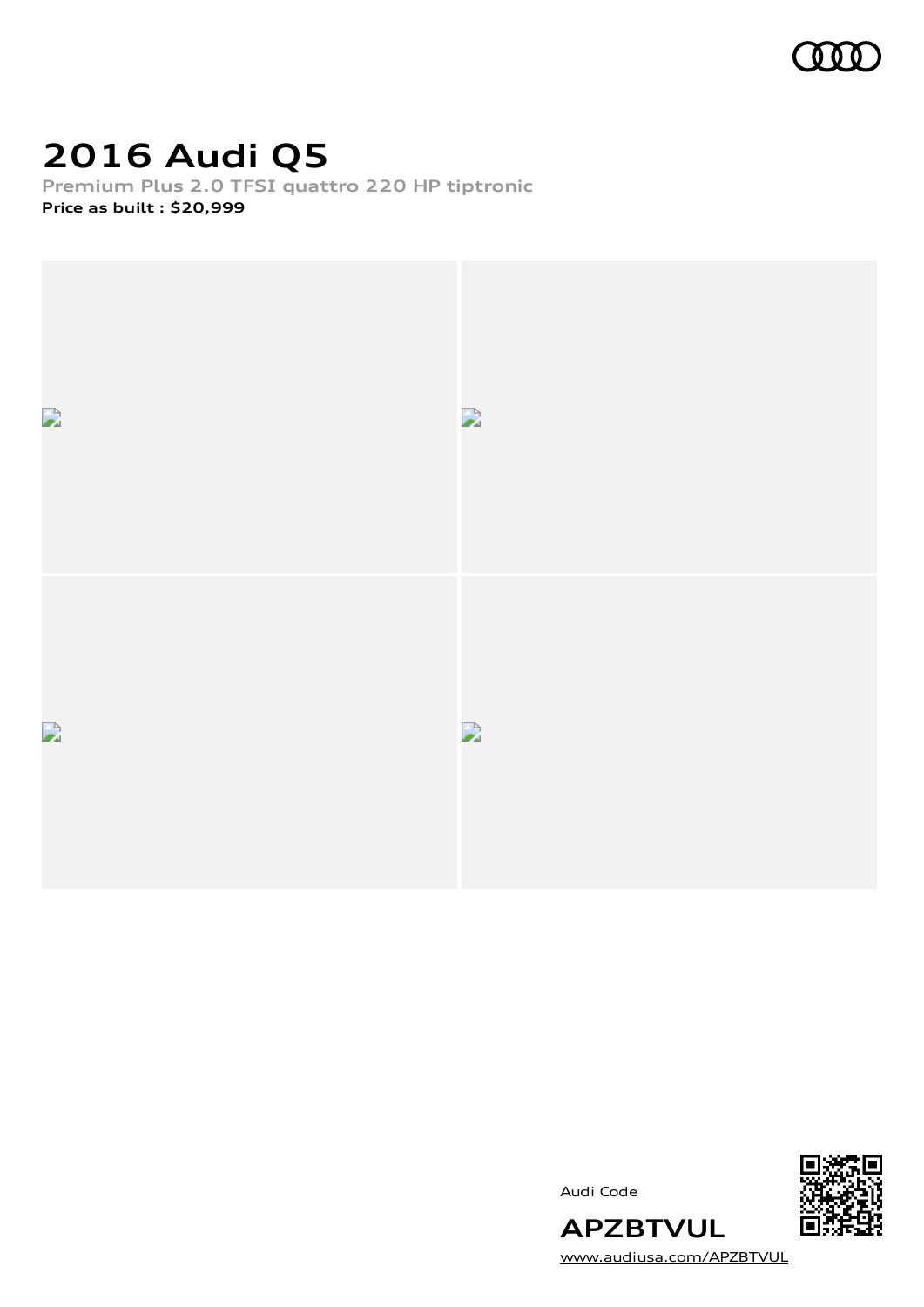### **Summary**

#### **Audi 2016 Audi Q5** Premium Plus 2.0 TFSI quattro 220 HP tiptronic

**Price as buil[t](#page-9-0)** \$20,999

#### **Exterior colour**

Brilliant Black

**Interior colour**

#### D

#### **Further Information**

|                 | N٥            |
|-----------------|---------------|
| Mileage         | 108,367 miles |
| Type of vehicle | Used car      |

**Warranty**

### **Audi Code**

APZBTVUL

**Your configuration on www.audiusa.com** [www.audiusa.com/APZBTVUL](https://www.audiusa.com/APZBTVUL)

**Commission number** e4c9dd9a0a0e09b1633e

#### **Technical Specifications**

Seats **black** Dashboard black Carpet black

Headliner lunar silver

Engine type Four-cylinder Displacement/Bore and 1,984/82.5 x 92.8 cc/mm stroke Torque 258 @ 1,500 lb-ft@rpm Top track speed 130 mph mph Acceleration (0 - 60 mph) 7.0 sec. seconds Recommended fuel Premium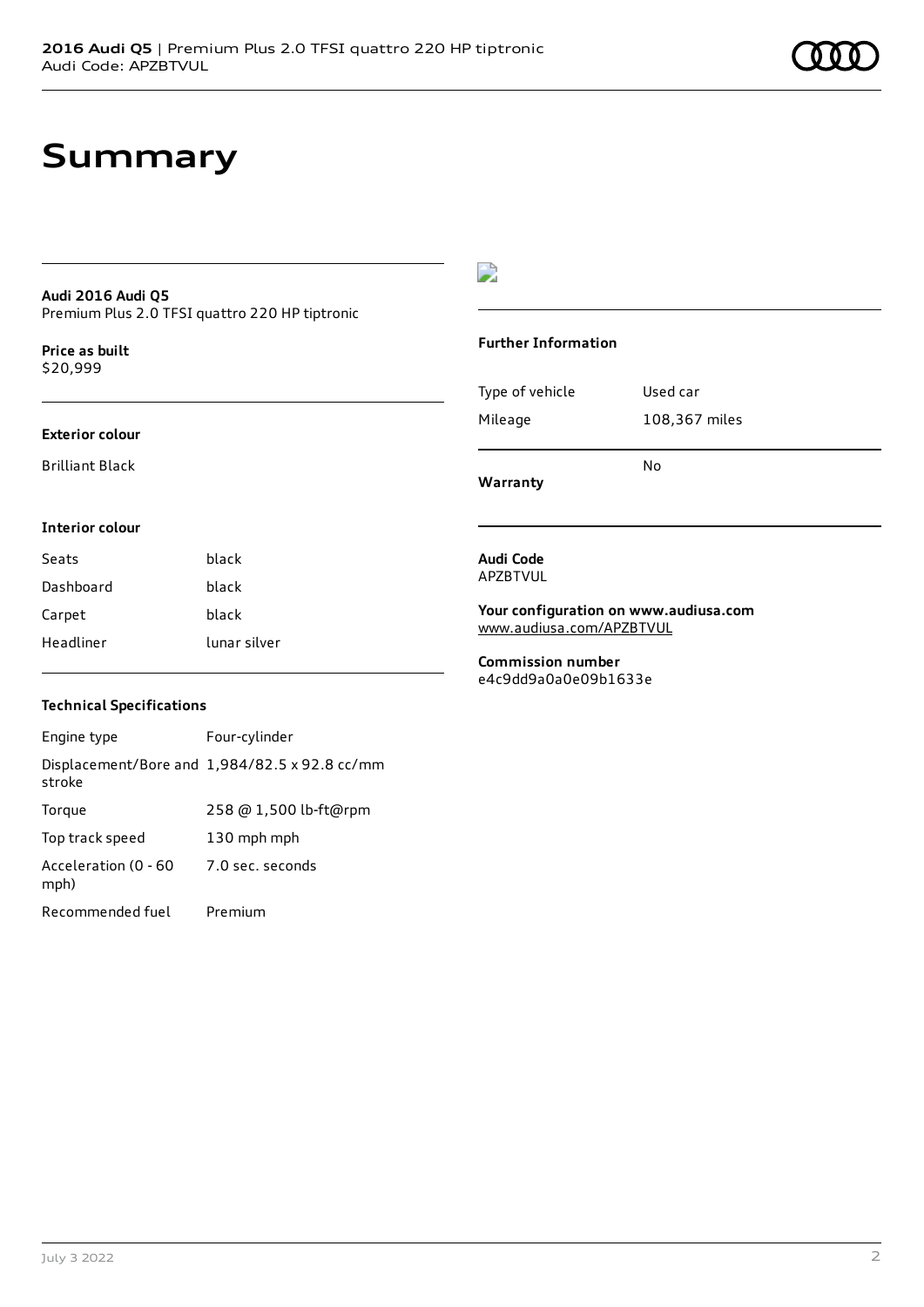# **Equipment**

Brilliant Black

Audi advanced key - keyless start, stop and entry

Power–folding, power–adjustable, auto–dimming, heated side mirrors with memory

Panoramic sunroof

Aluminum door sils

Auto-dimming interior mirror with compass

Four-spoke multifunction steering wheel

Heated front seats







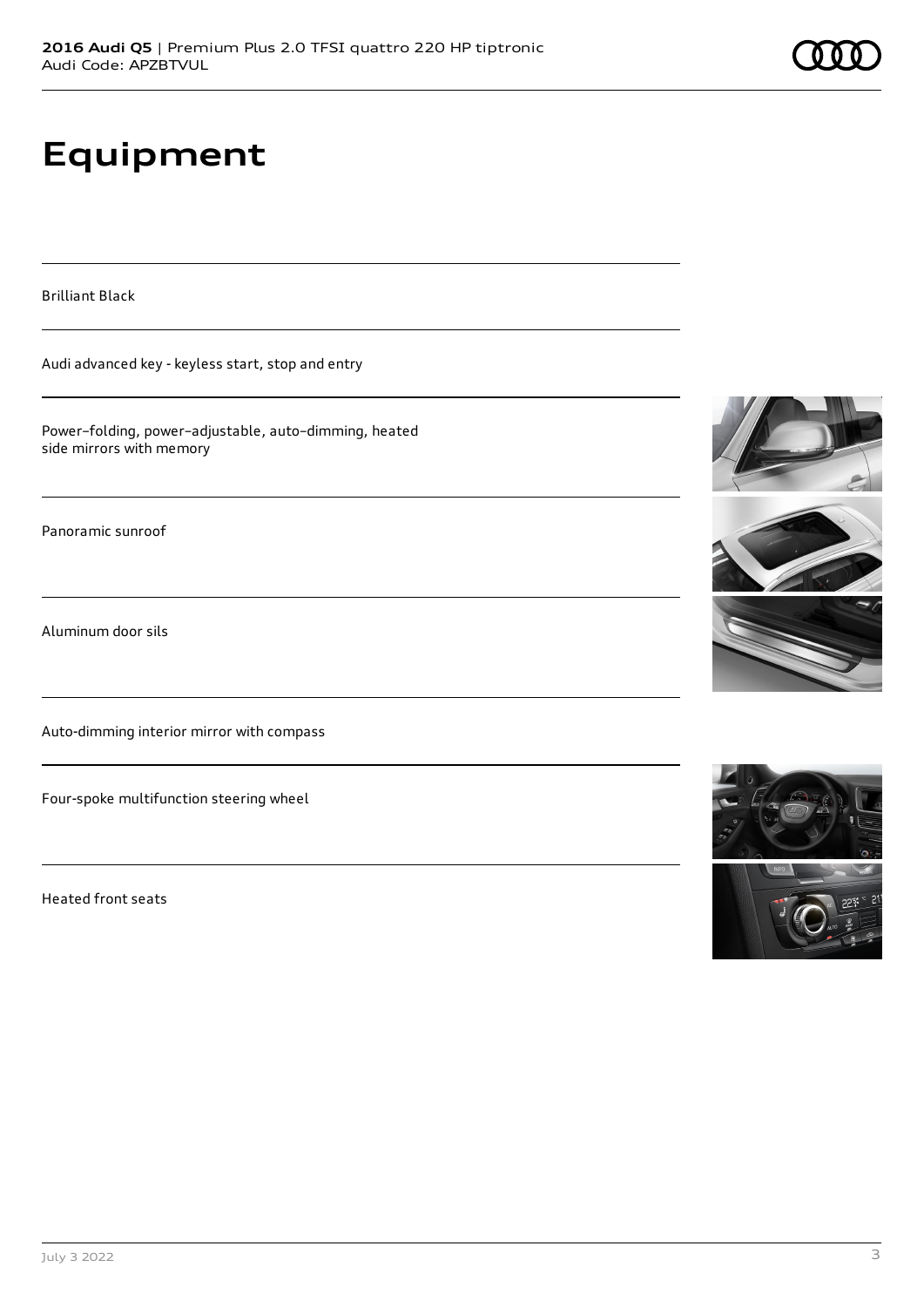## **Standard features**

#### **Safety and Security**

| 4UB             | Driver and front-passenger advanced airbags                                       |
|-----------------|-----------------------------------------------------------------------------------|
| 1AT             | Electronic stabilisation control (ESC)                                            |
| UH1             | Electromechanical parking brake                                                   |
| 8T1             | Cruise control with coast, resume and<br>accelerate features                      |
| VC <sub>2</sub> | Garage door opener (HomeLink®)                                                    |
| QZ7             | Electromechanical power steering                                                  |
| 7K6             | Tire-pressure monitoring system                                                   |
| 4X3             | Head/thorax side airbags                                                          |
| 8N6             | Light / rain sensor                                                               |
| 3B7             | ISOFIX child seat mounting and Top Tether<br>anchorage point for outer rear seats |
|                 |                                                                                   |

#### **Interior**

| QE1             | Storage nets in backs of front seats                                                 |
|-----------------|--------------------------------------------------------------------------------------|
| 6NJ             | Light cloth headliner                                                                |
| 9AQ             | Three-zone automatic climate control                                                 |
| 001             | Illumination for interior door handles, air<br>vent controls, front footwells        |
| 6E3             | Front center armrest                                                                 |
| 7F <sub>9</sub> | Leather gearshift knob                                                               |
| 4E9             | Power trunk open/close and hands-free<br>release                                     |
| 5XF             | Dual front sun visors with lighted vanity<br>mirrors                                 |
| <b>5KA</b>      | Sliding 40/20/40 split folding rear seat with<br>pass-through and adjustable recline |
| 7HA             | Cloth interior on doors                                                              |
| N1F             | Leather seating surfaces                                                             |
| 5MG             | Dark Brown Walnut Wood inlays                                                        |

#### **Exterior**

| 1D8   | Provision for towing bracket                                |
|-------|-------------------------------------------------------------|
| 1S1   | Car jack                                                    |
| 1 B A | Dynamic suspension                                          |
| 3S1   | Aluminum roof rails                                         |
| 5]1   | Rear roof spoiler                                           |
| 8EH   | Xenon plus headlights                                       |
| 8Q3   | Automatic headlight leveling                                |
| HX2   | 18" 235/60 all-season tires                                 |
| 8SL   | LED taillights                                              |
| 4KF   | Privacy glass                                               |
| 4ZB   | High-gloss package                                          |
| CB5   | 18" 5-spoke-V design wheels with 235/60<br>all-season tires |

#### **Infotainment and Driver Assistance**

| UF7 | Audi music interface                                                       |
|-----|----------------------------------------------------------------------------|
| 9VD | Audi sound system                                                          |
| 907 | Driver information system                                                  |
| 8UQ | Audi concert radio                                                         |
| 9ZX | Bluetooth <sup>®</sup> wireless technology preparation<br>for mobile phone |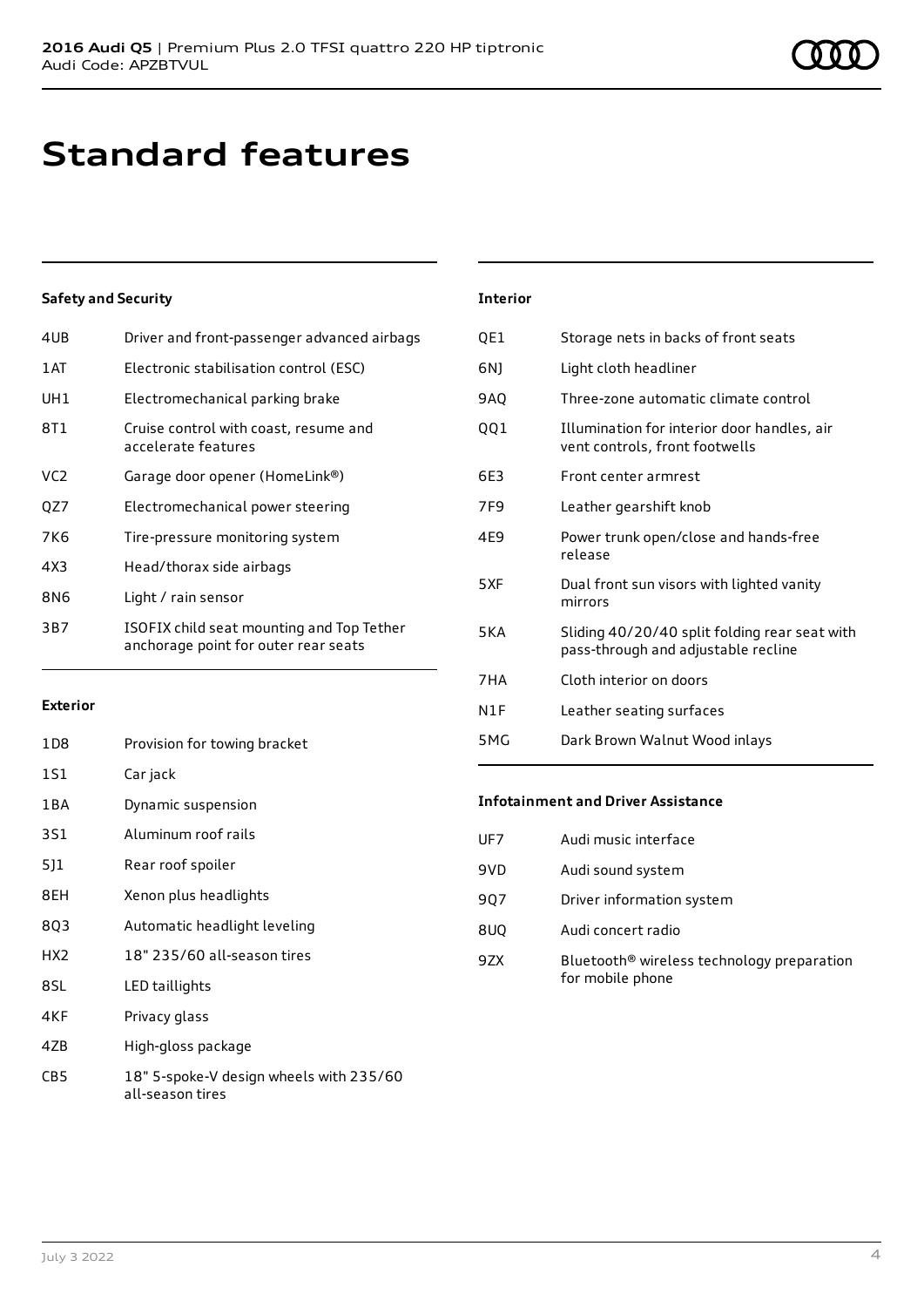### **Dealer remarks**

Sunroof / Moonroof \*, GREAT Condition, Inside and Out!!, Local Trade, Quattro, 2-Position Driver Side Memory, 3- Step Heated Front Seats, Aluminum Trunk Edge Trim & Door Sills, Audi Advanced Key, Auto-Dimming Interior Mirror w/Digital Compass, Heated Auto-Dimming & Power-Adjustable Mirrors, Premium Plus Package, 10 Speakers, 2.84 Axle Ratio, 4-Wheel Disc Brakes, ABS brakes, Air Conditioning, Alloy wheels, AM/FM radio, Automatic temperature control, Brake assist, Bumpers: body-color, CD player, Delay-off headlights, Driver door bin, Driver vanity mirror, Dual front impact airbags, Dual front side impact airbags, Electronic Stability Control, Four wheel independent suspension, Front anti-roll bar, Front Bucket Seats, Front Center Armrest, Front dual zone A/C, Front fog lights, Front reading lights, Garage door transmitter: HomeLink, Genuine wood console insert, Genuine wood dashboard insert, Genuine wood door panel insert, Heated door mirrors, High intensity discharge headlights: Xenon plus, Illuminated entry, Leather Seating Surfaces, Leather Shift Knob, Leather steering wheel, Low tire pressure warning, MP3 decoder, Occupant sensing airbag, Outside temperature display, Overhead airbag, Overhead console, Panic alarm, Passenger door bin, Passenger vanity mirror, Power door mirrors, Power driver seat, Power Front Bucket Seats, Power Liftgate, Power moonroof, Power passenger seat, Power steering, Power windows, Radio data system, Radio: MMI Plus System w/6.5" Color Screen, Rain sensing wipers, Rear air conditioning, Rear anti-roll bar, Rear fog lights, Rear reading lights, Rear seat center armrest, Rear window defroster, Rear window wiper, Remote keyless entry, Roof rack, Security system, Speed control, Speed-sensing steering, Speed-Sensitive Wipers, Split folding rear seat, Spoiler, Steering wheel mounted audio controls, Tachometer, Telescoping steering wheel, Tilt steering wheel, Traction control, Trip computer, Turn signal indicator mirrors, Variably intermittent wipers, Wheels: 8.0" x 18" 5-V-Spoke-Design, 2-Position Driver Side Memory, 3-Step Heated Front Seats, Aluminum Trunk Edge Trim & Door Sills, Audi Advanced Key, Auto-Dimming Interior Mirror w/Digital Compass, Heated Auto-Dimming & Power-Adjustable Mirrors, Premium Plus Package. CARFAX One-Owner.

#### Awards:

\* 2016 IIHS Top Safety Pick+ 2016 Audi Q5 2.0T Premium Plus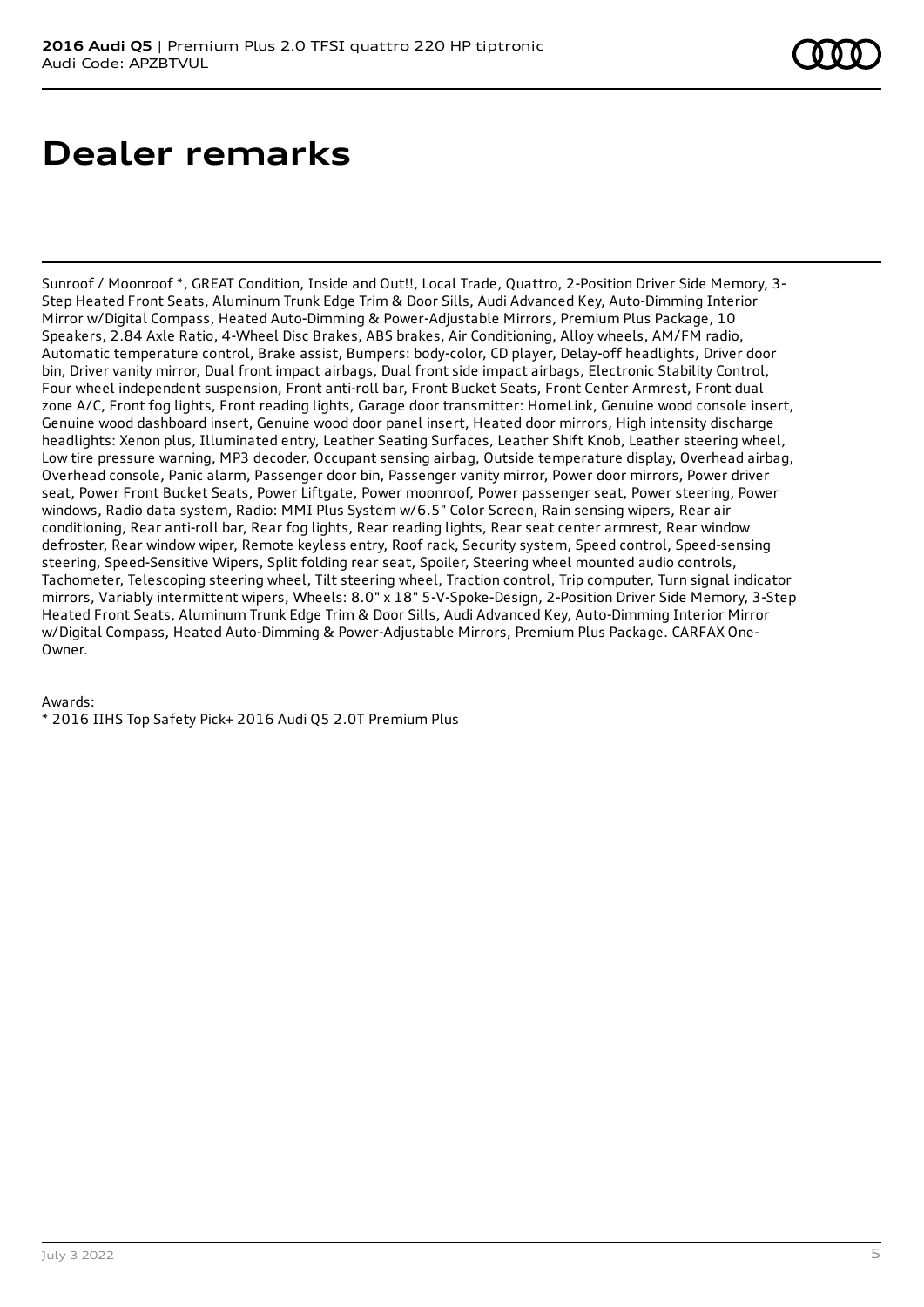# **Technical Specifications**

#### **Engineering | Performance**

| Four-cylinder                                              |
|------------------------------------------------------------|
| 7.0 sec. seconds                                           |
| Cast-iron                                                  |
| Induction/fuel injection Turbocharged/FSI®                 |
| Aluminum-alloy                                             |
| 220 @ 4,450 - 6,000 @ rpm                                  |
| 4,400 (maximum towing capacity)<br>/440 (tongue weight) lb |
| Displacement/Bore and 1,984/82.5 x 92.8 cc/mm              |
| 130 mph mph                                                |
| 258 @ 1,500 lb-ft@rpm                                      |
| 16-valve DOHC with valvelift<br>system                     |
|                                                            |

#### **Transmission | Drivetrain**

| Gear ratios: 8th         | 0.667                                                                                                      |
|--------------------------|------------------------------------------------------------------------------------------------------------|
| Gear ratios: 6th         | 1.000                                                                                                      |
| Gear ratios: 7th         | 0.839                                                                                                      |
| Gear ratios: Reverse     | 3.317                                                                                                      |
| Gear ratios: Final Drive | 3.760                                                                                                      |
| Gear ratios: 4th         | 1.667                                                                                                      |
|                          |                                                                                                            |
| Transmission             | Eight-speed Tiptronic <sup>®</sup> automatic<br>transmission with quattro <sup>®</sup> all-<br>wheel drive |
| Gear ratios: 5th         | 1.285                                                                                                      |
| Gear ratios: 2nd         | 3.143                                                                                                      |
| Gear ratios: 3rd         | 2.106                                                                                                      |

#### **Steering**

| Steering type                             | Electromechanical power steering<br>system |
|-------------------------------------------|--------------------------------------------|
| Turning diameter, curb-38.1 ft<br>to-curb |                                            |
| Steering ratio                            | 15.9:1                                     |

#### **Suspension**

| Front axle | Five-link front suspension       |
|------------|----------------------------------|
| Rear axle  | Trapezoidal-link rear suspension |

**Electrical system**

Alternator 14 Volts - 150 amp Battery 12 Volts - 80 amp

### **(1/2)**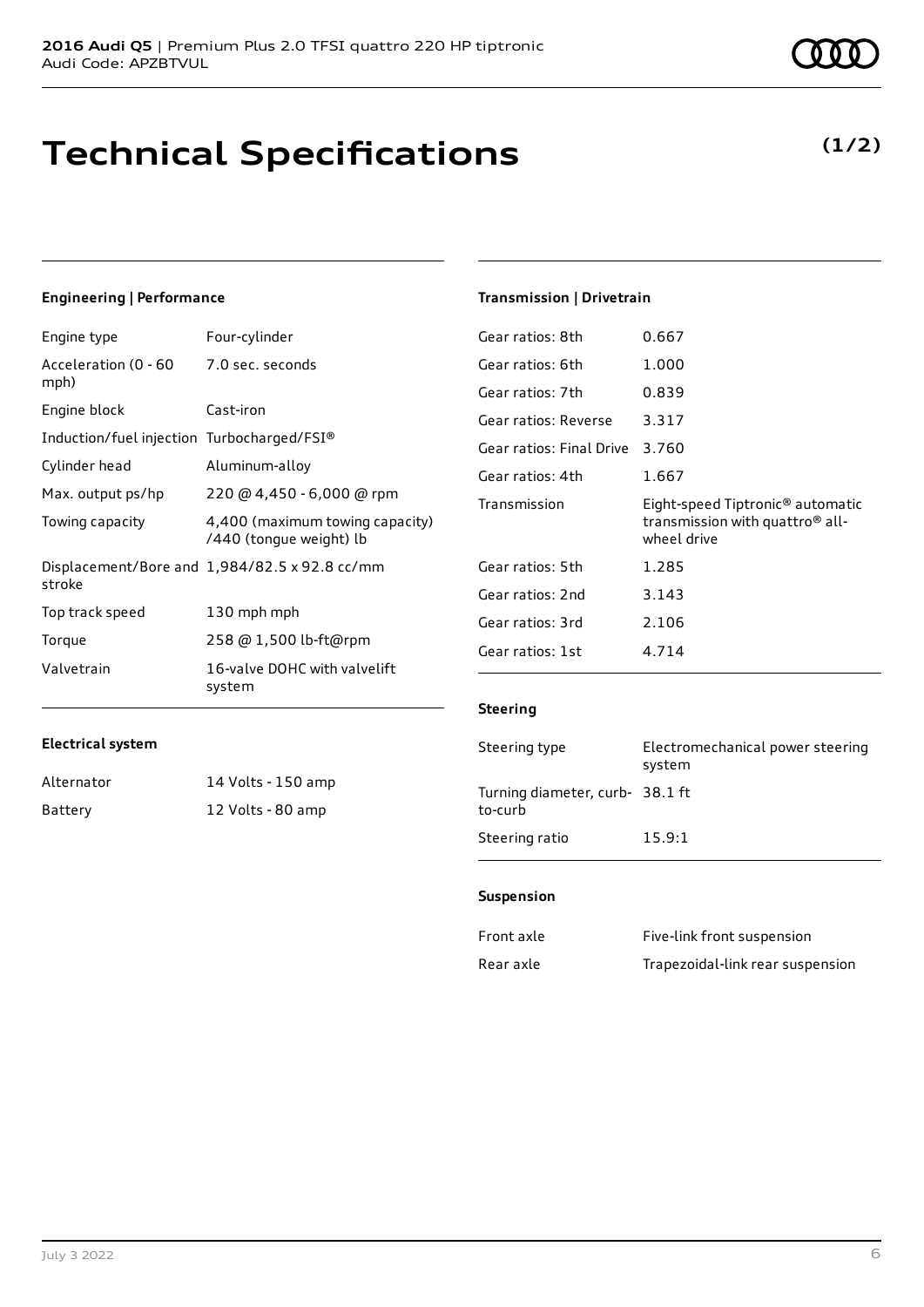## **Technical Specifications**

#### **Brakes**

| Front brakes                  | 12.6 (ventilated disc) in                                                                                    |  |
|-------------------------------|--------------------------------------------------------------------------------------------------------------|--|
| Rear brakes                   | 11.8 (solid disc) in                                                                                         |  |
| <b>Body</b>                   |                                                                                                              |  |
|                               |                                                                                                              |  |
| Material                      | Fully galvanized steel unibody with<br>aluminum hood and tailgate and<br>multistep anti-corrosion protection |  |
| <b>Warranty   Maintenance</b> |                                                                                                              |  |
| Warranty                      | 4-year/50,000-mile new vehicle<br>limited warranty                                                           |  |

| <b>Warranty   Maintenance</b> |                                                                                          | Leg room, f |
|-------------------------------|------------------------------------------------------------------------------------------|-------------|
|                               |                                                                                          |             |
| Warranty                      | 4-year/50,000-mile new vehicle                                                           | Head room,  |
|                               | limited warranty                                                                         | Cargo volun |
| Maintenance                   | 12-month/5,000-mile (whichever<br>occurs first) NO CHARGE first<br>scheduled maintenance | seatbacks u |

#### **Interior measurements**

| Seating capacity                          | 5                      |
|-------------------------------------------|------------------------|
| Shoulder room, rear                       | 56.4 in                |
| Head room with front<br>sunroof           | 39.4 in                |
| Leg room, rear                            | 37.4 in                |
| Shoulder room, front                      | 57.7 in                |
| Head room with rear<br>sunroof            | 39.0 in                |
| Head room, rear                           | 37.7 in                |
| Leg room, front                           | 41.0 in                |
| Head room, front                          | 38.1 in                |
| Cargo volume, rear<br>seatbacks up/folded | 29.1/57.3 cu ft, cu ft |

#### **Exterior Measurements**

| Height                           | 65.2 in  |
|----------------------------------|----------|
| Overall width without<br>mirrors | 74.7 in  |
| Length                           | 182.6 in |
| Wheelbase                        | 110.5 in |
| Drag coefficient                 | 0.33 Cw  |
| Overall width with<br>mirrors    | 82.2 in  |
| Track rear                       | 63.5 in  |
| <b>Track front</b>               | 63.7 in  |
| Curb weight                      | 4,090 lb |

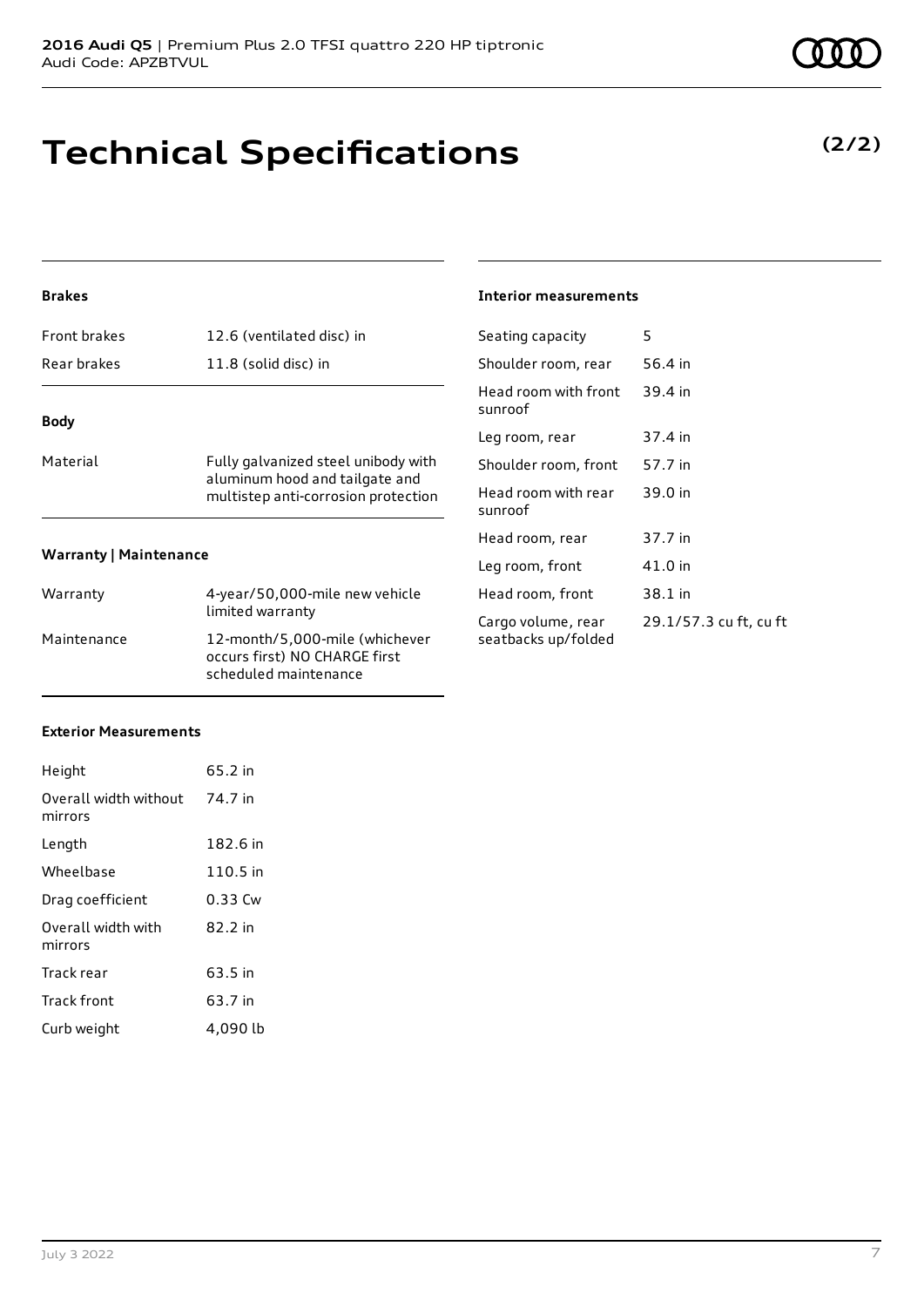### **Consumption- and emission**

**Consumption by NEDC**

combined 23 mpg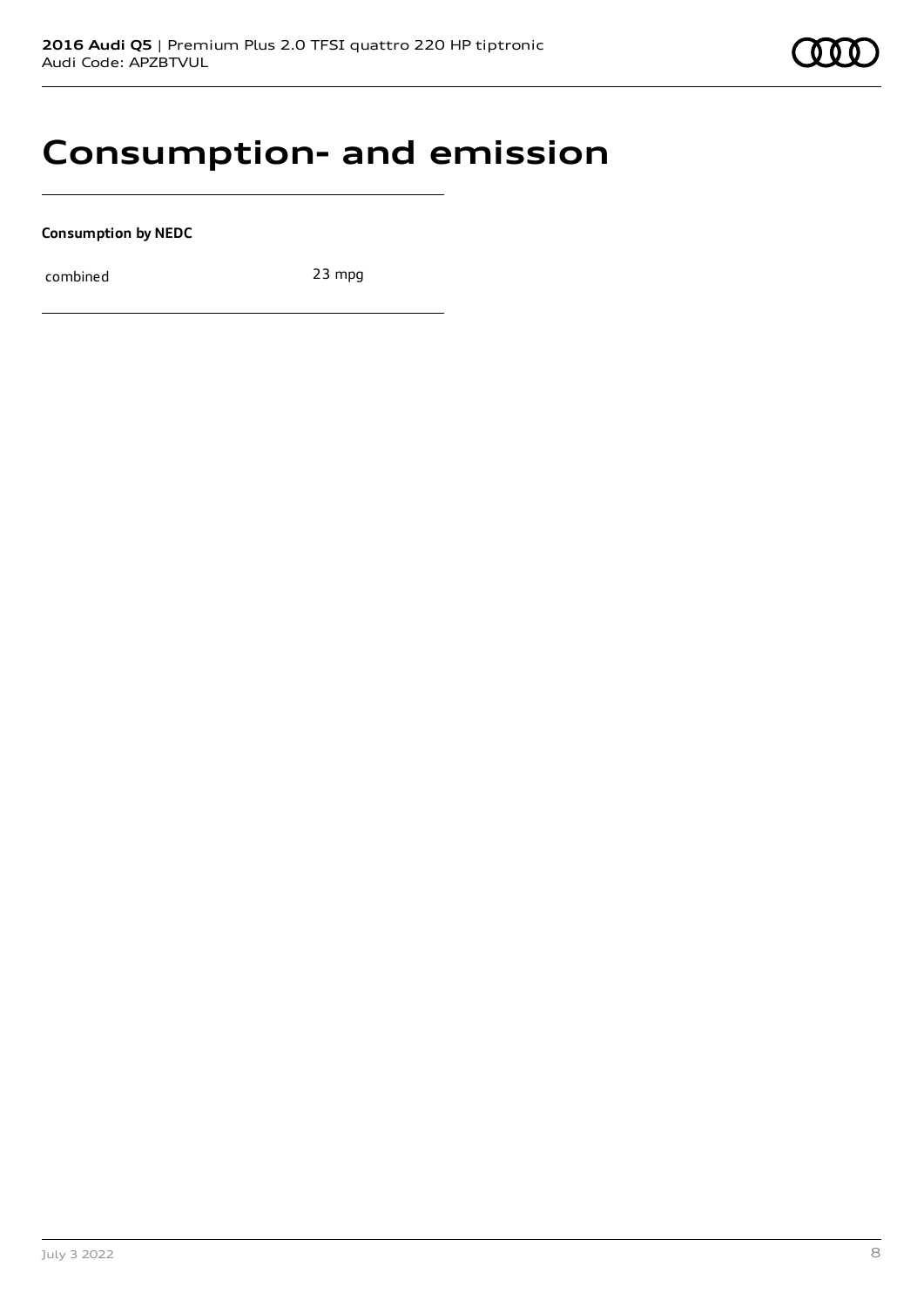

### **Contact**

Dealer **Audi North Shore**

4400 W Brown Deer Rd 53223 Milwaukee WI

Phone: +14143554400 FAX: 4143554401

www: [https://www.audinorthshore.com](https://www.audinorthshore.com/)